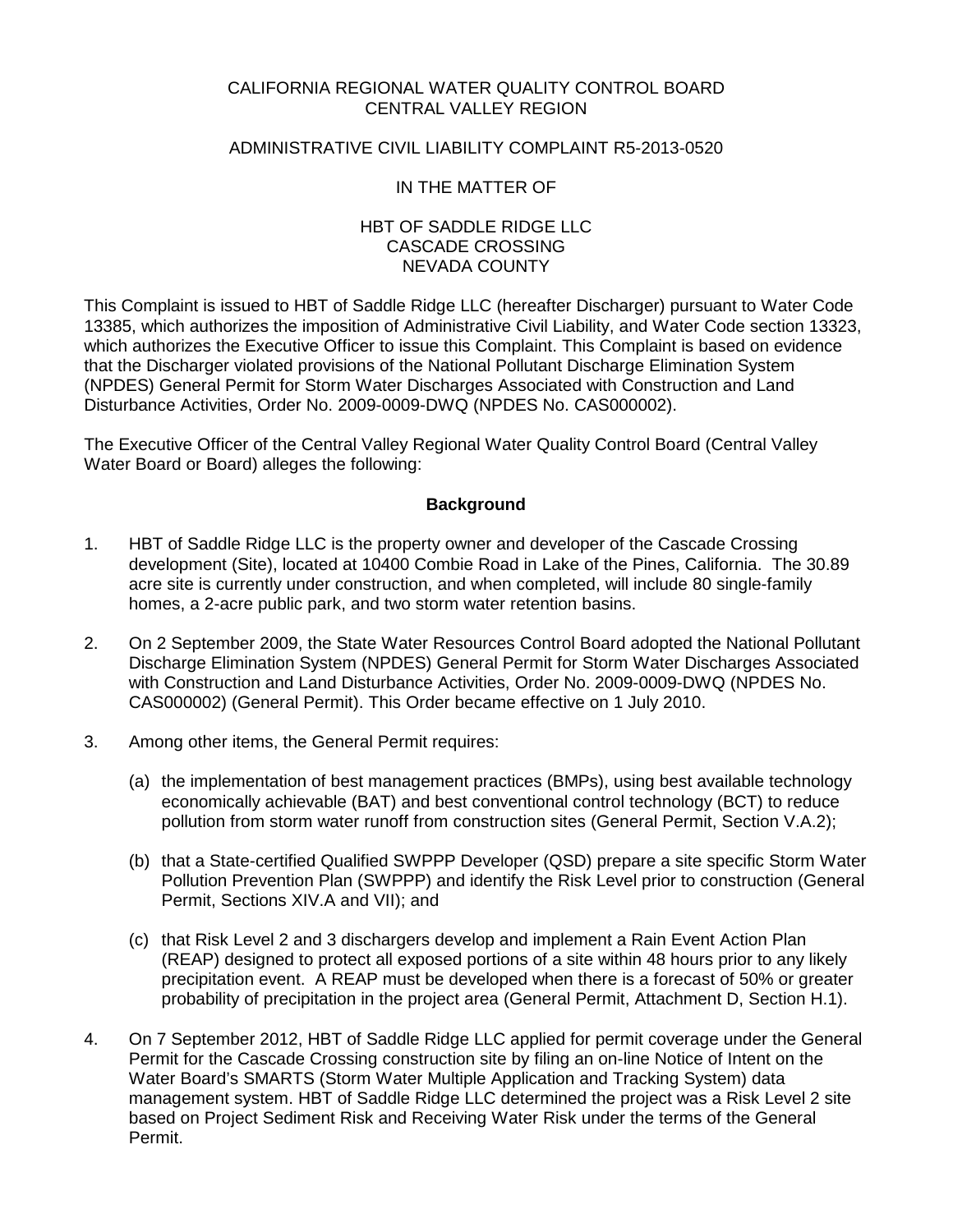- 5. On 12 September 2012, HBT of Saddle Ridge LLC's Notice of Intent was approved and the Cascade Crossing construction site was assigned Waste Discharge Identification Number 5S29C364552. HBT of Saddle Ridge LLC is listed as the legally responsible person (LRP) for the Site, and is, therefore, responsible for complying with all elements of the General Permit. This Complaint is being issued to HBT of Saddle Ridge because of its status as the LRP for the Cascade Crossing site.
- 6. The Discharger completed a site-specific SWPPP for the Cascade Crossing site and uploaded the SWPPP to the SMARTS data management system on 7 September 2012. As listed in SMARTS, construction began on 17 September 2012. According to the updated SWPPP submitted to SMARTS, construction is scheduled to be completed on 15 December 2013.

#### **Chronology**

- 7. On 3 October 2012, Board staff conducted an inspection and observed that grading work had begun, a construction entrance was installed, and that sediment control BMPs were in place around the perimeter of the site. No violations or concerns were noted during this inspection.
- 8. On 22 October 2012, Board staff conducted an inspection following a minor precipitation event and observed that the disturbed areas near Ragsdale Creek had been covered with straw. Board staff also observed sediment control BMPs installed around the perimeter of the Site and some ponding on the dirt roadway. No discharge to the creek was observed. No violations were noted during this inspection.
- 9. On 28 November 2012, Board staff conducted an inspection following approximately three hours of precipitation which produced approximately a quarter of an inch of rain. Board staff observed minimal erosion controls consisting mainly of a sparse covering of straw on disturbed soils. Also, large puddles of turbid water had formed on both sides of the Ragsdale Creek crossing; however, no discharge was observed during the inspection. Board staff observed erosion in areas that had not been stabilized including the roadway northeast of the creek crossing. The on-site retention ponds were beginning to fill with storm water and a filtration bag treatment system had been installed by the Discharger in case the ponds reached capacity. At the time of the inspection, the filtration bag was not in use. Board staff was concerned that the erosion and sediment controls at the Site would not be adequate for an upcoming storm event that was forecast to produce six to eight inches of additional precipitation. Board staff contacted the Discharger and requested a meeting to discuss the site. Board staff met with the Discharger on 30 November 2012 at the site.
- 10. On 30 November 2012, Board staff conducted an inspection following approximately three inches of rain overnight. During the inspection, Board staff observed storm water from one of the retention basins being pumped through a filtration bag and discharged into Ragsdale Creek at a rate of approximately 450 gallons per minute. Board staff expressed concern that the bag was being used beyond capacity and the Discharger slowed the pumping rate to approximately 400 gallons per minute which appeared to increase effectiveness of the filtration. The partially treated water being discharged from the filter bag appeared clearer than the water in the retention ponds. Board staff also observed turbid discharge from one of the on-site storm water retention basins into Ragsdale Creek. Approximately half of the 30-acre site had been disturbed and ineffective erosion controls consisting mainly of a sparse covering of straw were the main erosion control BMPs in place. Also, the straw covering used for erosion control on the roads had washed away and storm water flows had created gullies along the roads in areas where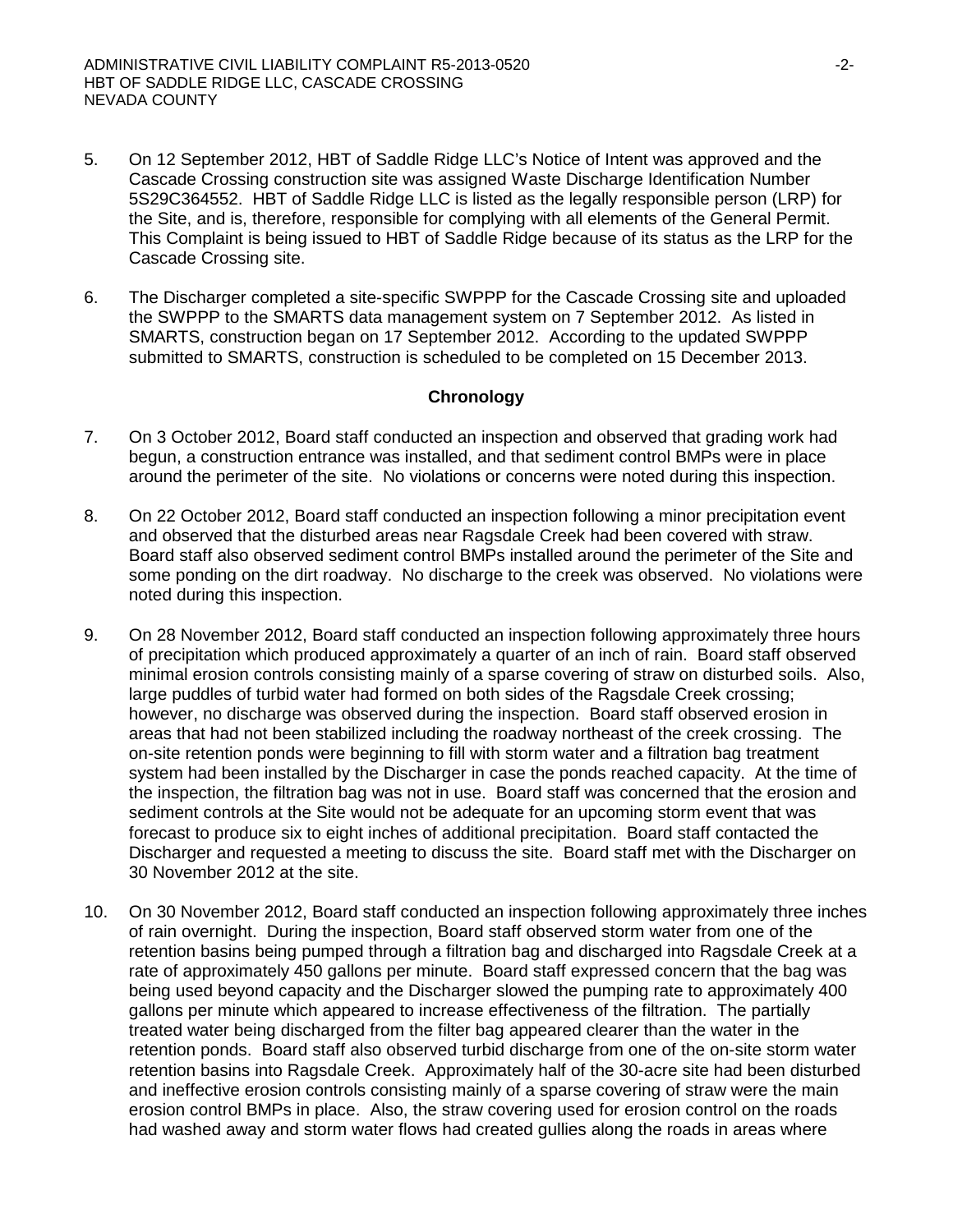storm water flow had concentrated. Large amounts of sediment had been transported into the retention ponds, some of which was discharged from the Site into Ragsdale Creek.

- 11. Based on the 28 November 2012 and 30 November 2012 inspections, Board staff identified that the Site did not have effective erosion or sediment control BMPs which led to the discharge of turbid storm water from the site. The inadequate BMPs are a violation of Attachment D, Provision E.3 of the General Permit which requires Risk Level 2 dischargers to implement appropriate erosion control BMPs. The observed discharge violated section V.A.2, Narrative Effluent Limitations, of the General Permit, which requires implementation of Best Conventional Pollutant Control Technologies (BCT) to reduce or eliminate conventional pollutants, including turbidity, from storm water runoff.
- 12. According to an email sent by the Discharger to Board staff, the Discharger installed and started operating an active treatment system (ATS) on 4 December 2012 to filter storm water prior to discharge and to prevent overtopping of the retention ponds.
- 13. On 20 December 2012, Board staff issued a Notice of Violation (NOV) to the Discharger for the General Permit violations observed on 28 November 2012 and 30 November 2012. The NOV required a response by 3 January 2013.
- 14. On 24 December 2012, Board staff conducted an inspection following a storm event which produced approximately three inches of precipitation. Board staff observed the active treatment system in operation. At the time of the inspection, the treatment system was discharging approximately 600 gallons per minute with a turbidity of less than 10 NTU. This discharge met the turbidity requirements of the General Permit for active treatment systems. In addition, erosion control BMPs had been installed for all disturbed soil areas. The erosion control BMPs consisted of hydro-seeding disturbed soils and rock lining ditches along future roads which lead to the retention basins.
- 15. On 26 December, the Discharger requested an extension to respond to the NOV. Board staff granted the extension to 11 January 2013.
- 16. On 11 January 2013, the Discharger submitted a response to the NOV describing site stabilization work completed to comply with the General Permit. This letter included a narrative explanation of how erosion and sediment control BMPs were installed between 30 November 2012 and 14 December 2012, an updated SWPPP map, copies of weekly, pre-storm, post-storm, and REAP reports, and photographs of the completed work. Water Board staff reviewed the violation response letter and determined that as of 5 December 2012, when the rain event ended, the Discharger was in compliance with General Permit requirements for erosion controls.
- 17. According to the Discharger, approximately 193,500 gallons of turbid storm water discharged from the retention basin for approximately three hours and 45 minutes on 30 November 2012 until the pump supplying the filter bags was able to lower the retention pond volume enough to stop the overflow. According to sample results submitted by the Discharger, the turbidity of this discharge was greater than 1,000 NTU.

The Discharger also stated that approximately 37,500 gallons of turbid storm water discharged from the retention pond for approximately one hour and fifteen minutes on 2 December 2012. According to sample results submitted by the Discharger, the turbidity of this discharge was approximately 750 NTU.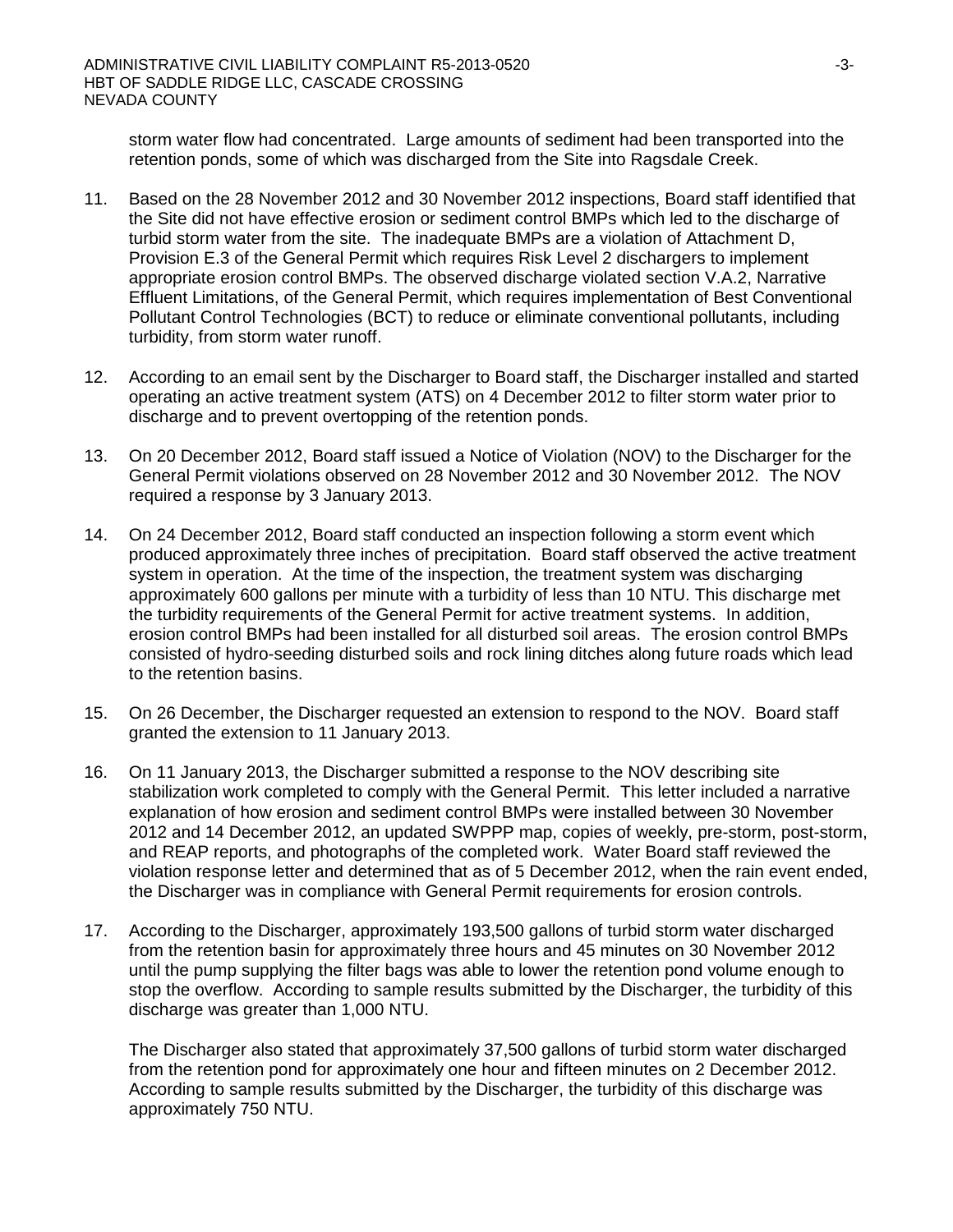According to Discharger's calculations, in total, approximately 231,000 gallons of turbid storm water overflowed and discharged from the retention basin between 30 November 2012 and 2 December 2012. Board staff reviewed the calculations and agrees that the estimated discharge volume from the retention pond is reasonable.

Using information submitted by the Discharger, Water Board staff calculated that approximately four million gallons of storm water was partially treated prior to discharge using the filtration bags between 30 November 2012 and 4 December 2012. According to sample results submitted by the Discharger, turbidity concentrations of the effluent of the filtration bags were measured as 249 NTU and 125 NTU on 1 December 2012 and 2 December 2012, respectively. This is similar to the turbidity in Ragsdale Creek during this time period.

## **Violations at the Cascade Crossing Construction Site**

18. General Permit Section V.A.2, Effluent Standards, Narrative Effluent Limitations, states, in part: *2. Dischargers shall minimize or prevent pollutants in storm water discharges and authorized non-storm water discharges through the use of controls, structures, and management practices that achieve BAT for toxic and non-conventional pollutants and BCT for conventional pollutants.*

> Violation 1: The Discharger is alleged to have violated this requirement of the General Permit by discharging 231,000 gallons to Ragsdale Creek for a period of two days (30 November 2012 and 2 December 2012).

19. General Permit Attachment D, Provision E.3. Sediment Controls, states in part: *Additional Risk Level 2 Requirement: Risk Level 2 dischargers shall implement appropriate erosion control BMPs (runoff control and soil stabilization) in conjunction with sediment control BMPs for areas under active construction.* 

> Violation 2: The Discharger is alleged to have violated this requirement of the General Permit for a period of six days prior to installation of the ATS (28 November 2012 through 3 December 2012) for failure to implement appropriate erosion control BMPs for areas under active construction.

Violation 3: The Discharger is alleged to have violated this requirement of the General Permit for a period of two days following installation of the ATS (4 December 2012 through 5 December 2012) for failure to implement appropriate erosion control BMPs for areas under active construction.

#### **Surface Water Beneficial Uses**

- 20. The *Water Quality Control Plan for the Sacramento River and San Joaquin River Basins, Fourth Edition* (hereafter Basin Plan) designates beneficial uses, establishes water quality objectives, contains implementation plans and policies for protecting waters of the basin, and incorporates by reference plans and policies adopted by the State Water Resources Control Board.
- 21. Surface water drainage from the Cascade Crossings construction site flows to Ragsdale Creek which flows to Wolf Creek, tributary to the Bear River.
- 22. The beneficial uses of the Bear River as stated in the Basin Plan are: municipal and domestic supply; agricultural supply, including stock watering; hydropower generation; water contact recreation, including canoeing and rafting; non-contact water recreation, including aesthetic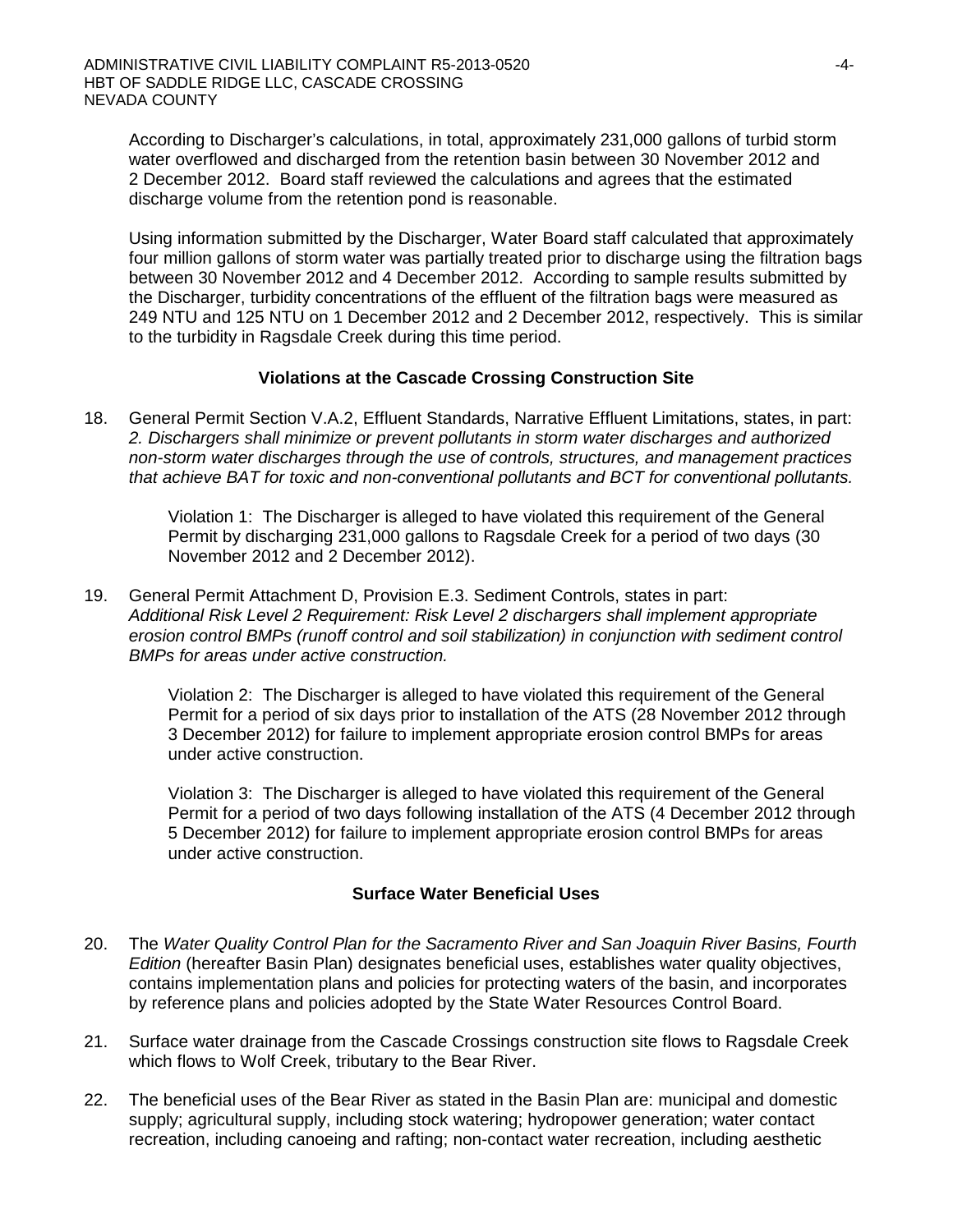enjoyment; commercial and sport fishing; aquaculture; warm migration of aquatic organisms; cold migration of aquatic organisms; warm spawning, reproduction, and/or early development; cold spawning, reproduction, and /or early development warm freshwater habitat; cold freshwater habitat; and wildlife habitat.

## **Calculation of Penalties Under Water Code Section 13385**

- 23. Water Code section 13385 states, in relevant part:
	- *(a) Any person who violates any of the following shall be liable civilly in accordance with this section:*
		- *(2) A waste discharge requirement … issued pursuant to this chapter…(5) Any requirements of Section 301, 302, 306, 307, 308, 318, 401, or 405 of the Clean Water Act, as amended.*
- 24. The General Permit was adopted by the State Water Board on 2 September 2009, pursuant to Clean Water Act sections 201, 208(b), 302, 303(b), 304, 306, 307, 402, and 403. Section IV(A)(1) of the General Permit, states in part:

*Any permit noncompliance constitutes a violation of the Clean Water Act (CWA) and the Porter-Cologne Water Quality Control Act and is grounds for enforcement action and/or removal from General Permit coverage.*

- 25. The Discharger's failure to implement the elements of the General Permit described above violated the General Permit and therefore, violated the Clean Water Act and the Porter-Cologne Water Quality Control Act. Water Code section 13385 authorizes the imposition of administrative civil liability for such violations.
- 26. Water Code section 13385 states, in relevant part:
	- (c) Civil liability may be imposed administratively by the state board or a regional board pursuant to Article 2.5 (commencing with Section 13323) of Chapter 5 in an amount not to exceed the sum of both of the following:
		- (1) Ten thousand dollars (\$10,000) for each day in which the violation occurs.

(2) Where there is a discharge, any portion of which is not susceptible to cleanup or is not cleaned up, and the volume discharged but not cleaned up exceeds 1,000 gallons, an additional liability not to exceed ten dollars (\$10) multiplied by the number of gallons by which the volume discharged but not cleaned up exceeds 1,000 gallons.

- (e) …At a minimum, liability shall be assessed at a level that recovers the economic benefits, if any, derived from the acts that constitute the violation.
- 27. **Maximum Civil Liability under Water Code Section 13385:** Pursuant to Water Code section 13385(c), each violation of the General Permit identified above is subject to penalties not to exceed \$10,000 per day and \$10 per gallon of discharge exceeding 1,000 gallons.
	- The Discharger failed to comply with Sediment Control Provision E.3 from 28 November 2012 through 5 December 2012, a period of eight days. Therefore, the maximum penalty for these violations is \$10,000 X 8 days, or \$80,000.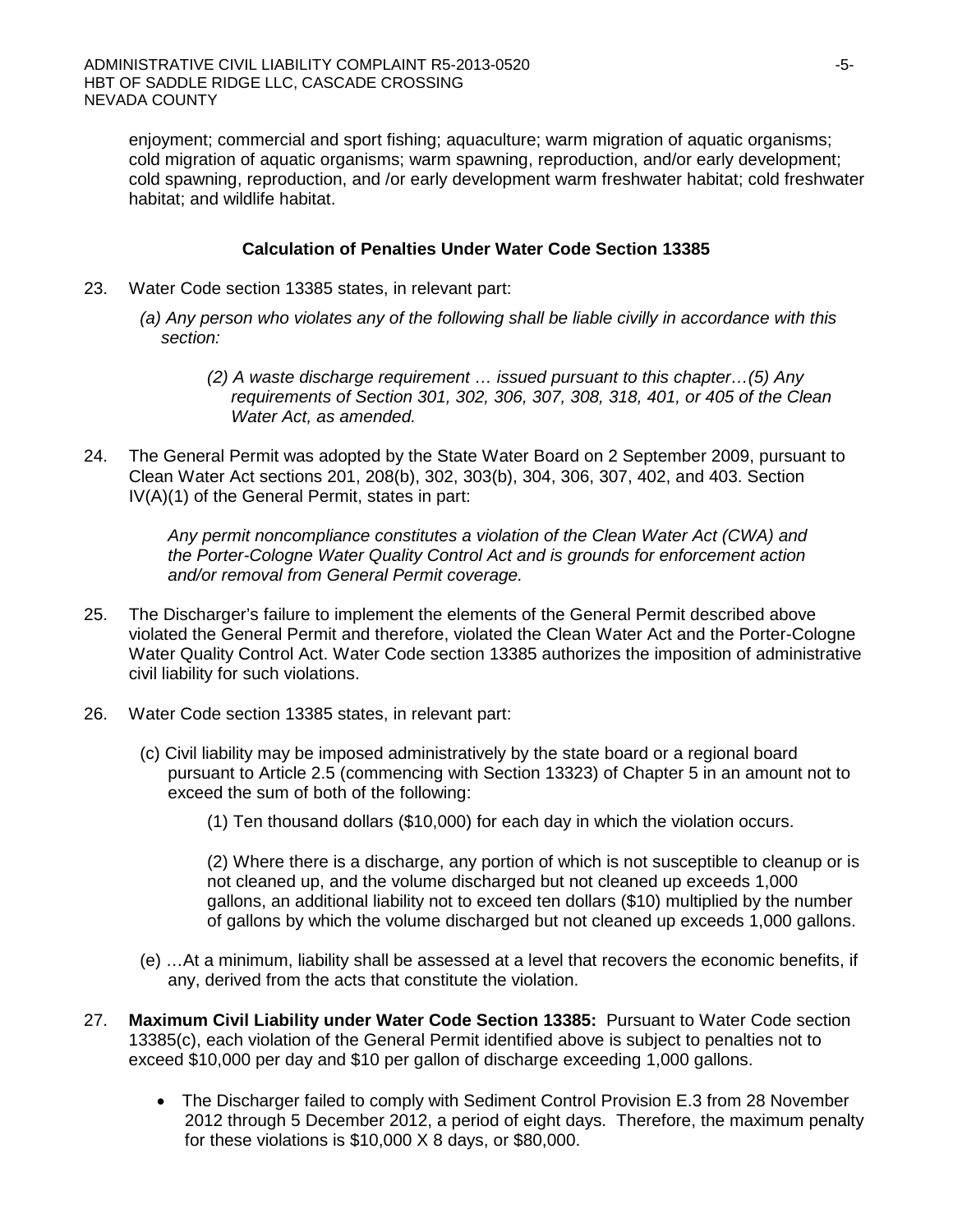- A total of 193,500 gallons of turbid water discharged from the retention basin on 30 November 2012 in violation of Section V.A.2. The maximum penalty for this discharge is (193,500 – 1,000) gallons X \$10 per gallon plus 1 day X \$10,000 per day, or \$1,935,000.
- A total of 37,500 gallons of turbid water discharged from the retention basin on 2 December 2012 in violation of Section V.A.2. The maximum penalty for this discharge is (37,500 – 1,000) gallons X \$10 per gallon plus 1 day X \$10,000 per day, or \$375,000.

The maximum liability for these violations is **two million three hundred ninety thousand dollars (\$2,390,000).**

28. **Minimum Civil Liability Under Water Code Section 13385:** Pursuant to Water Code section 13385(e), at a minimum, civil liability must be assessed at a level that recovers the economic benefits, if any, derived from the acts that constitute the violation. The violations of the General Permit were due to failure to implement appropriate erosion and sediment control BMPs as listed in the site specific SWPPP. Board staff estimates the cost to stabilize construction sites ranges from \$2,000 to \$5,000 per acre depending on the slope and soil type. The economic benefit received by the Discharger by not installing and maintaining appropriate erosion and sediment control BMPs at this site is estimated to be \$4,000 per acre, based on the slope and soil type of disturbed areas. Also, the roadways had been graded and were concentrating flows, necessitating additional BMP protection. Based on information submitted by the Discharger as part of the Notice of Violation response, Board staff calculated that approximately 15 acres of disturbed area was not adequately protected with BMPs. Therefore, the cost to stabilize this construction site is estimated to be \$60,000. The economic benefit incurred by the Discharger is the failure to spend \$60,000 for a period of eight days; the value can be calculated as the interest on a loan to complete the work. Using the US EPA's BEN model, the economic benefit gained by non-compliance is calculated to be approximately **sixty one dollars (\$61)**, which becomes the minimum civil liability which must be assessed pursuant to section 13385.

## **Proposed Administrative Civil Liability**

- 29. Pursuant to Water Code section 13385(e), in determining the amount of any civil liability imposed under Water Code section 13385(c), the Board is required to take into account the nature, circumstances, extent, and gravity of the violations, whether the discharges are susceptible to cleanup or abatement, the degree of toxicity of the discharges, and, with respect to the violator, the ability to pay, the effect on its ability to continue its business, any voluntary cleanup efforts undertaken, any prior history of violations, the degree of culpability, economic benefit or savings, if any, resulting from the violations, and other matters that justice may require.
- 30. On 17 November 2010, the State Water Board adopted Resolution No. 2009-0083 amending the Water Quality Enforcement Policy (Enforcement Policy). The Enforcement Policy was approved by the Office of Administrative Law and became effective on 20 May 2010. The Enforcement Policy establishes a methodology for assessing administrative civil liability. The use of this methodology addresses the factors that are required to be considered when imposing a civil liability as outlined in Water Code section 13385(e).
- 31. This administrative civil liability was derived from the use of the penalty methodology in the Enforcement Policy, as explained in detail in Attachment A. The proposed civil liability takes into account such factors as the Discharger's culpability, history of violations, ability to pay and continue in business, and other factors as justice may require.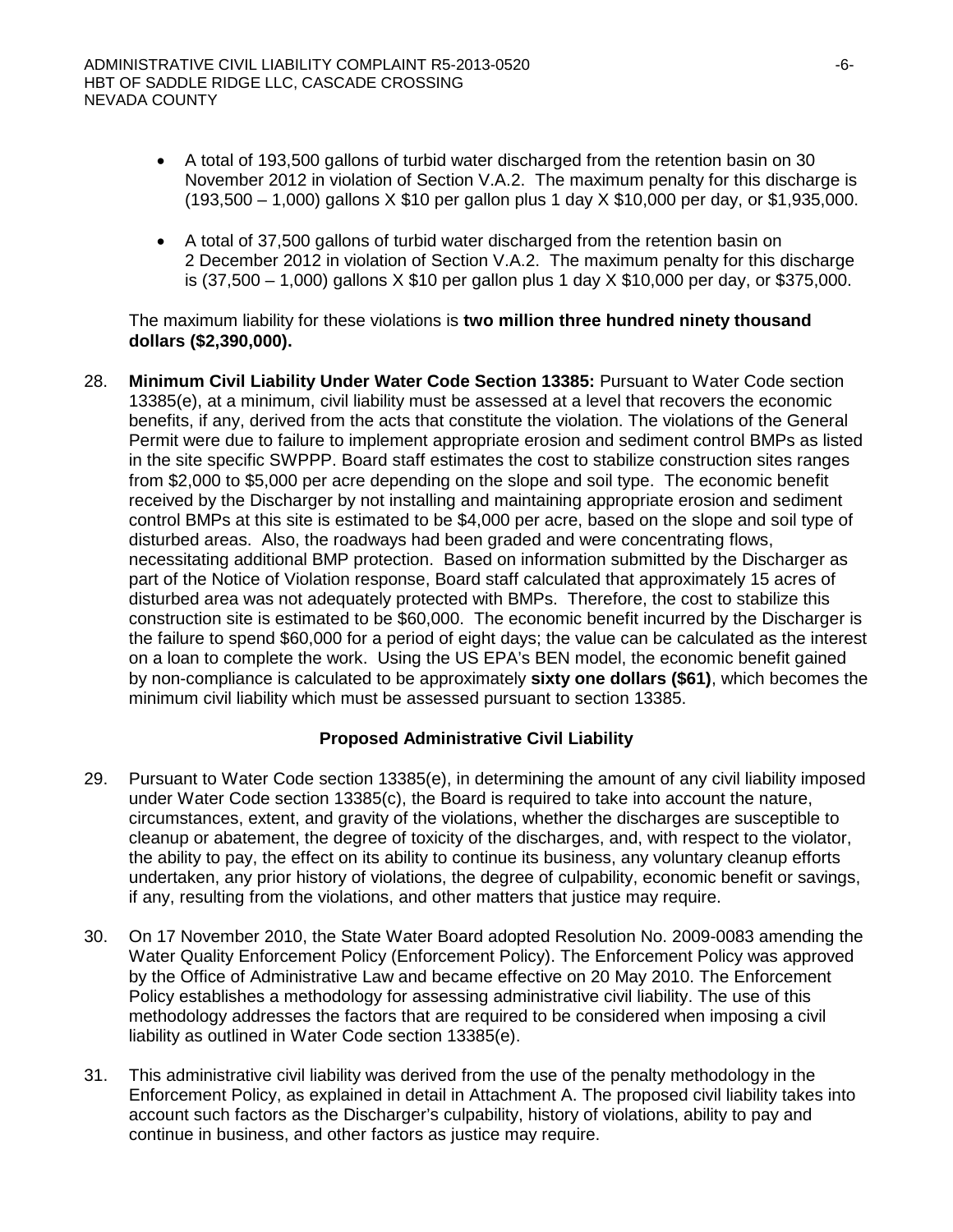32. As described above, the maximum penalty for the violations is \$2,390,000. The Enforcement Policy requires that the minimum liability imposed be at least 10% higher that the estimated economic benefit of \$61, so that liabilities are not construed as the cost of doing business and that the assessed liability provides a meaningful deterrent to future violations. In this case, the economic benefit amount, plus 10%, is \$67. Based on consideration of the above facts and after applying the penalty methodology and allowing for staff costs pursuant to the Enforcement Policy, the Executive Officer of the Central Valley Water Board proposes that civil liability be imposed administratively on the Discharger in the amount of **\$124,557.** The specific factors considered in this penalty are detailed in Attachment A.

# **Regulatory Considerations**

- 33. Notwithstanding the issuance of this Complaint, the Central Valley Water Board retains the authority to assess additional penalties for violations of the requirements of the General Permit for which penalties have not yet been assessed or for violations that may subsequently occur.
- 34. An administrative civil liability may be imposed pursuant to the procedures described in Water Code section 13323. An administrative civil liability complaint alleges the act or failure to act that constitutes a violation of law, the provision of law authorizing administrative civil liability to be imposed, and the proposed administrative civil liability.
- 35. Issuance of this Administrative Civil Liability Complaint to enforce Water Code Division 7, Chapter 5.5 is exempt from the provisions of the California Environmental Quality Act (Pub. Resources Code § 21000 et seq.), in accordance with California Code of Regulations, title 14, section 15321(a)(2).

# **HBT OF SADDLE RIDGE LLC IS HEREBY GIVEN NOTICE THAT:**

- 1. The Executive Officer of the Central Valley Water Board proposes an administrative civil liability in the amount of **one hundred twenty-four thousand five hundred fifty-seven dollars (\$124,557)**. The amount of the proposed liability is based upon a review of the factors cited in Water Code section 13385, as well as the State Water Resources Control Board's 2010 Water Quality Enforcement Policy, and includes consideration of the economic benefit or savings resulting from the violations.
- 2. A hearing on this matter will be conducted at the Central Valley Water Board meeting scheduled on **30/31 May 2013**, unless one of the following options occurs by **29 March 2013:**
	- a) The Discharger waives the hearing by completing the attached form (checking off the box next to Option #1) and returning it to the Central Valley Water Board, along with payment for the proposed civil liability of one hundred twenty-four thousand five hundred fifty-seven dollars (\$124,557); or
	- b) The Central Valley Water Board agrees to postpone any necessary hearing after the Discharger requests to engage in settlement discussions by checking off the box next to Option #2 on the attached form, and returns it to the Board along with a letter describing the issues to be discussed; or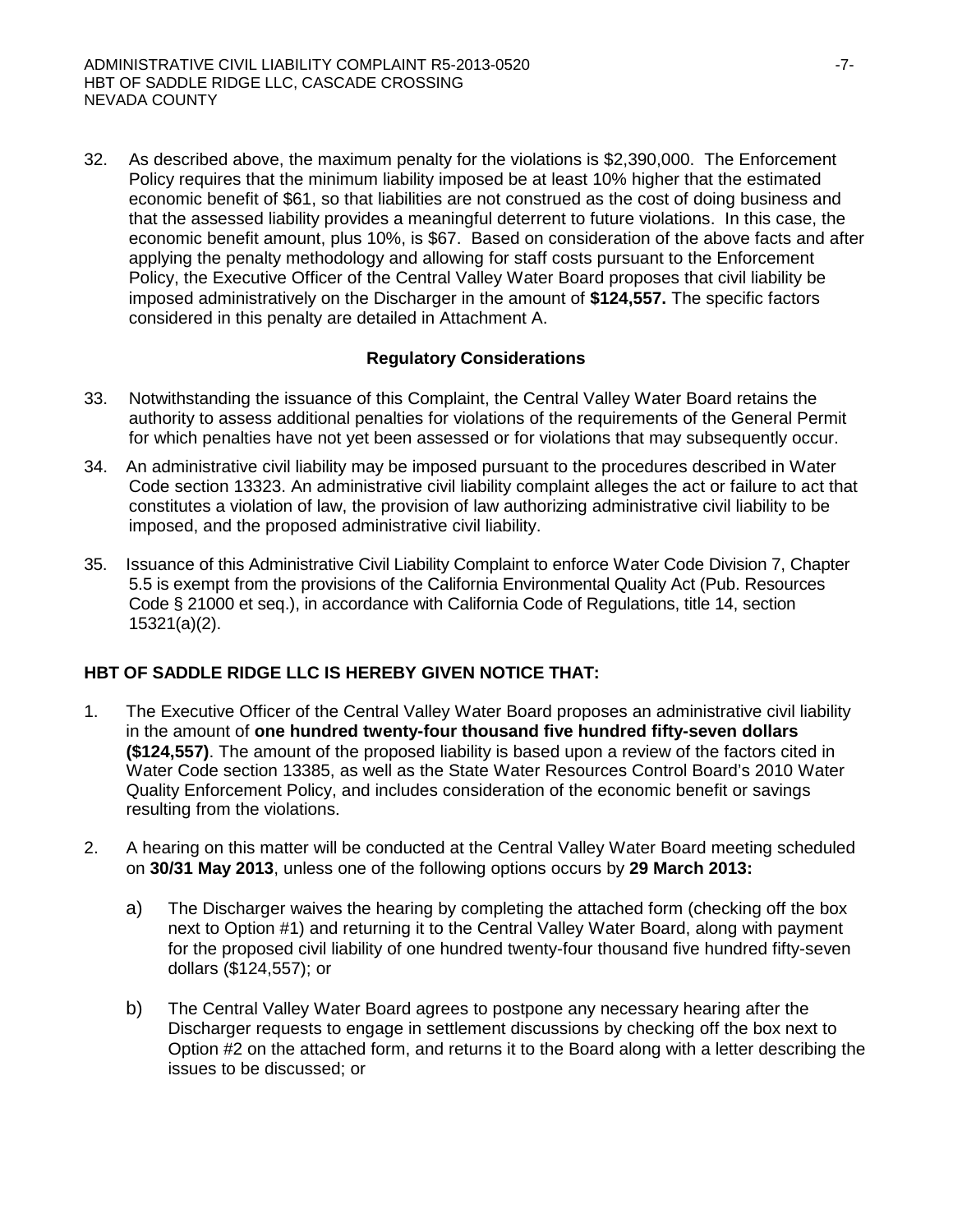- c) The Central Valley Water Board agrees to postpone any necessary hearing after the Discharger requests a delay by checking off the box next to Option #3 on the attached form, and returns it to the Board along with a letter describing the issues to be discussed.
- 3. If a hearing is held, the Central Valley Water Board will consider whether to affirm, reject, or modify the proposed Administrative Civil Liability, or whether to refer the matter to the Attorney General for recovery of judicial civil liability.

 *Original Signed By Andrew Altevogt for*

PAMELA C. CREEDON, Executive Officer

4 March 2013

Date

Waiver Form Attachment A: Specific Factors Considered for Civil Liabilty

MAF/SER/WSW: 27-Feb-13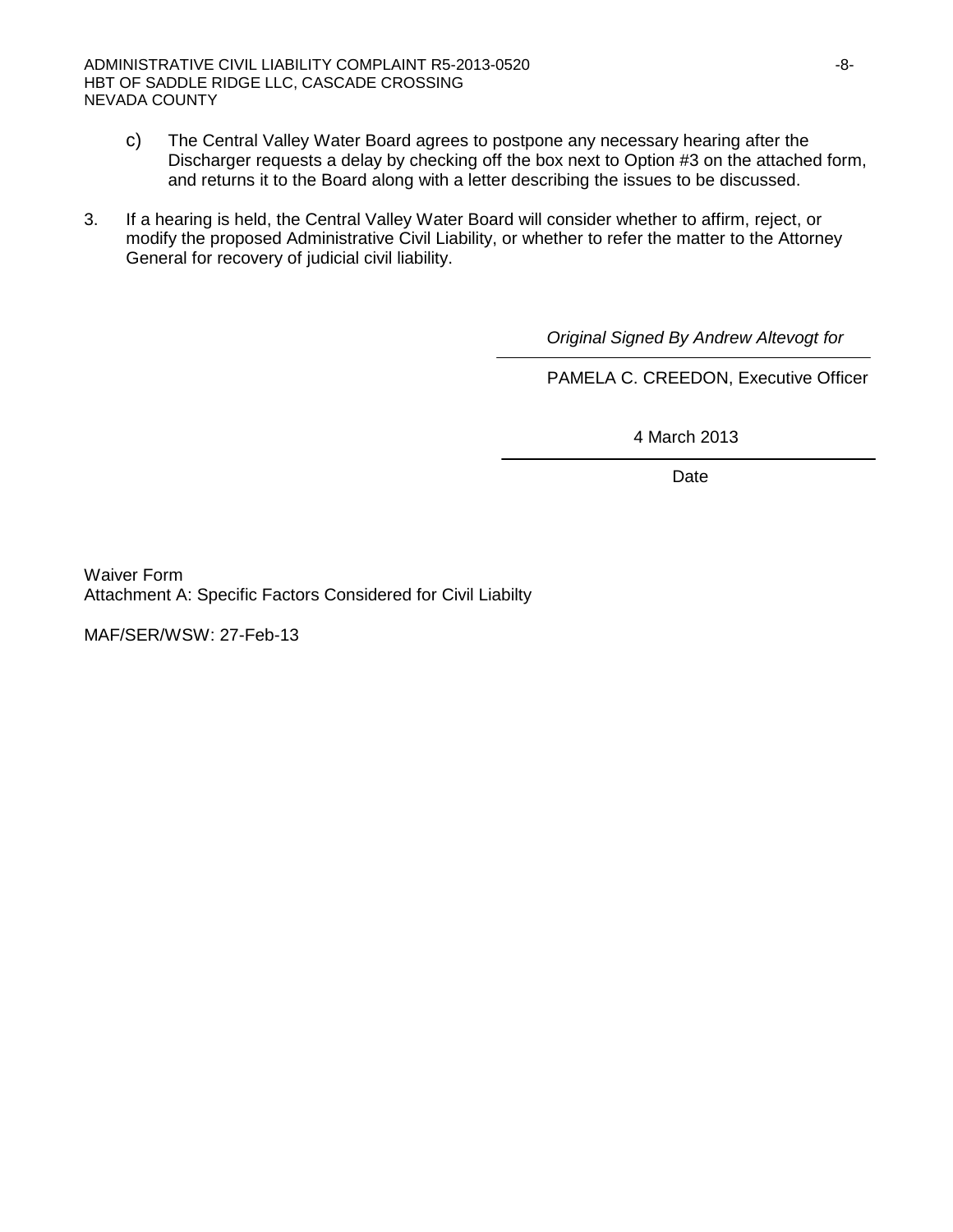#### **WAIVER FORM FOR ADMINISTRATIVE CIVIL LIABILITY COMPLAINT**

By signing this waiver, I affirm and acknowledge the following:

I am duly authorized to represent HBT of Saddle Ridge LLC (hereafter Discharger) in connection with Administrative Civil Liability Complaint R5-2013-0520 (hereafter Complaint). I am informed that California Water Code section 13323, subdivision (b), states that, "a hearing before the regional board shall be conducted within 90 days after the party has been served. The person who has been issued a complaint may waive the right to a hearing."

#### **□** *(OPTION 1: Check here if the Discharger waives the hearing requirement and will pay in full.)*

- a.I hereby waive any right the Discharger may have to a hearing before the Central Valley Water Board.
- b.I certify that the Discharger will remit payment for the proposed civil liability in the full amount of **one hundred twenty-four thousand five hundred fifty-seven dollars (\$124,557)** by check that references "ACL Complaint R5-2013-0520" made payable to the *State Water Pollution Cleanup and Abatement Account*. Payment must be received by the Central Valley Water Board by **29 March 2013**.
- c.I understand the payment of the above amount constitutes a proposed settlement of the Complaint, and that any settlement will not become final until after a 30-day public notice and comment period. Should the Central Valley Water Board receive significant new information or comments during this comment period, the Central Valley Water Board's Executive Officer may withdraw the complaint, return payment, and issue a new complaint. I also understand that approval of the settlement will result in the Discharger having waived the right to contest the allegations in the Complaint and the imposition of civil liability.
- d.I understand that payment of the above amount is not a substitute for compliance with applicable laws and that continuing violations of the type alleged in the Complaint may subject the Discharger to further enforcement, including additional civil liability.

**□** *(OPTION 2: Check here if the Discharger waives the 90-day hearing requirement in order to engage in settlement discussions***.)** I hereby waive any right the Discharger may have to a hearing before the Central Valley Water Board within 90 days after service of the Complaint, but I reserve the ability to request a hearing in the future. I certify that the Discharger will promptly engage the Central Valley Water Board Prosecution Team in settlement discussions to attempt to resolve the outstanding violation(s). By checking this box, the Discharger requests that the Central Valley Water Board delay the hearing so that the Discharger and the Prosecution Team can discuss settlement. It remains within the discretion of the Central Valley Water Board to agree to delay the hearing. Any proposed settlement is subject to the conditions described above under "Option 1."

**□** *(OPTION 3: Check here if the Discharger waives the 90-day hearing requirement in order to extend the hearing date and/or hearing deadlines. Attach a separate sheet with the amount of additional time requested and the rationale.)* I hereby waive any right the Discharger may have to a hearing before the Central Valley Water Board within 90 days after service of the Complaint. By checking this box, the Discharger requests that the Central Valley Water Board delay the hearing and/or hearing deadlines so that the Discharger may have additional time to prepare for the hearing. It remains within the discretion of the Central Valley Water Board to approve the extension.

(Print Name and Title)

(Signature)

(Date)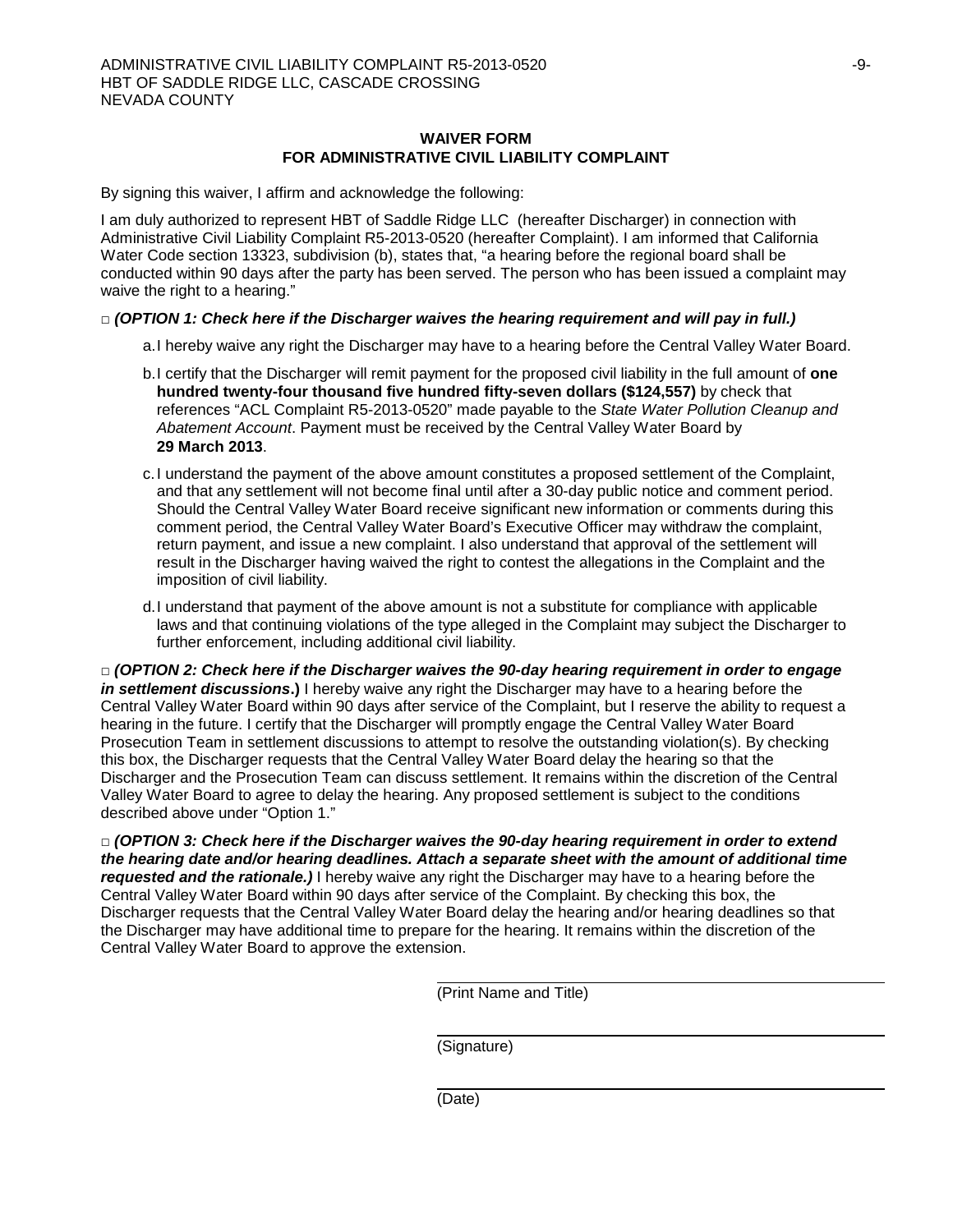### **ATTACHMENT A to ACL Complaint R5-2013-0520: Specific Factors Considered for Civil Liability Cascade Crossing, Nevada County**

The State Water Board's *Water Quality Enforcement Policy* (Enforcement Policy) establishes a methodology for determining administrative civil liability by addressing the factors that are required to be considered under California Water Code (CWC) section 13385(e). Each factor of the nine-step approach is discussed below, as is the basis for assessing the corresponding score. The Enforcement Policy can be found at:

[http://www.waterboards.ca.gov/water\\_issues/programs/enforcement/docs/enf\\_policy\\_final111709.pdf.](http://www.waterboards.ca.gov/water_issues/programs/enforcement/docs/enf_policy_final111709.pdf)

## **Violation #1***:* **Discharges of turbid water from the retention basins on 30 November 2012 and 2 December 2012.**

## **Step 1 – Potential for Harm for Discharge Violations**

The "potential harm to beneficial uses" factor considers the harm to beneficial uses that may result from exposure to the pollutants in the discharge, while evaluating the nature, circumstances, extent, and gravity of the violation(s). A three-factor scoring system is used for each violation or group of violations: (1) the potential to harm to beneficial uses; (2) the degree of toxicity of the discharge; and (3) whether the discharge is susceptible to cleanup or abatement.

#### Factor 1: Harm or Potential Harm to Beneficial Uses

A score between 0 and 5 is assigned based on a determination of whether the harm or potential for harm to beneficial uses is negligible (0) to major (5). In this case the potential harm to beneficial uses was determined to be **moderate** (i.e. a score of 3), which is defined as a "moderate threat to beneficial uses (i.e., impacts are observed or reasonably expected and impacts to beneficial uses are moderate and likely to attenuate without appreciable acute or chronic effects)". Temporary erosion controls such as straw and tack or bonded fiber matrix cover disturbed soils and protect soil particles from detaching. This helps lock the soil particles in place and reduces turbidity in storm water runoff. Discharges of sediment to surface waters can cloud the receiving water, thereby reducing the amount of sunlight reaching aquatic plants, clog fish gills, smother aquatic habitat and spawning areas, and impede navigation. Sediment can also transport other materials such as nutrients, metals, and oils and grease. The discharge of sediment negatively impacts aquatic organisms; however, the discharges took place during a time of high flow in Ragsdale Creek, and therefore were expected to attenuate without appreciable effects. In addition, Ragsdale Creek was also turbid due to upstream discharges.

Ragsdale Creek flows to Wolf Creek, tributary to Bear River. The beneficial uses for Bear River include municipal and domestic supply; agricultural supply, including stock watering; hydropower generation; water contact recreation, including canoeing and rafting; non-contact water recreation, including aesthetic enjoyment; commercial and sport fishing; aquaculture; warm migration of aquatic organisms; cold migration of aquatic organisms; warm spawning, reproduction, and/or early development; cold spawning, reproduction, and /or early development warm freshwater habitat; cold freshwater habitat; and wildlife habitat.

## Factor 2: The Physical, Chemical, Biological, or Thermal Characteristics of the Discharge

A score between 0 and 4 is assigned based on a determination of the risk or threat of the discharged material. In this case, a score of **2** was assigned. A score of 2 means that the chemical and/or physical characteristics of the discharged material poses moderate risk or threat to potential receptors (i.e. chemical and/or physical characteristics of the discharged material have some level of toxicity or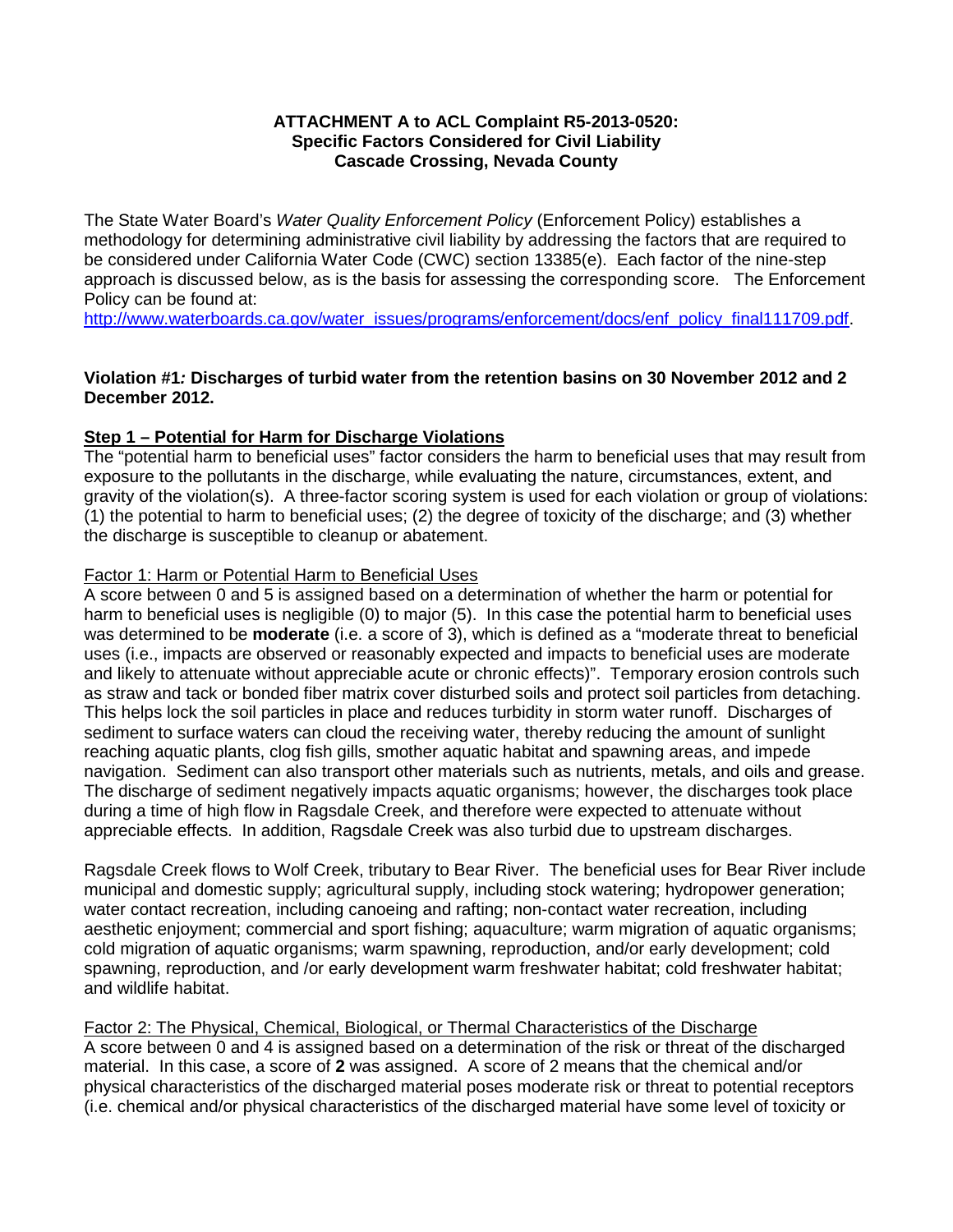pose a moderate level of concern regarding receptor protection). Discharges of sediment can cloud the receiving water, which reduces the amount of sunlight reaching aquatic plants, clog fish gills, smother aquatic habitat and spawning areas, and impede navigation. Sediment can also transport other materials such as nutrients, metals, and oils and grease.

#### Factor 3: Susceptibility to Cleanup or Abatement

A score of 0 is assigned for this factor if 50% or more of the discharge is susceptible to cleanup or abatement. A score of 1 is assigned if less than 50% of the discharge is susceptible to cleanup or abatement. This factor is evaluated regardless of whether the discharge was actually cleaned up or abated by the discharger. In this case, sediment discharged into Ragsdale Creek was dispersed by storm water over a long distance and cleanup or abatement would not be possible. Therefore, a factor of **1** is assigned.

#### Final Score – "Potential for Harm"

The scores of the three factors are added to provide a Potential for Harm score for each violation or group of violations. In this case, a final score of **6** was calculated. The total score is then used in Step 2 below.

## **Step 2 – Assessment for Discharge Violations**

This step addresses penalties based on both a per-gallon and a per-day basis for discharge violations.

#### Per Gallon Assessments for Discharge Violations

When there is a discharge, the Central Valley Water Board is to determine the initial liability amount on a per gallon basis using the Potential for Harm score from Step 1 and the extent of Deviation from Requirement of the violation. The Potential for Harm score from Step 1 is **6** and the extent of Deviation from Requirements is considered **Major** because the requirement was rendered ineffective based on the lack of effective erosion control BMPs which caused large amounts of eroded sediment to be transported to the retention pond and a portion of this sediment eventually discharged to Ragsdale Creek. Table 1 of the Enforcement Policy (p. 14) is used to determine a "per gallon factor" based on the total score from Step 1 and the level of Deviation from Requirement. For this particular case, the factor is 0.22. This value is multiplied by the volume of discharge and the per gallon civil liability, as described below.

A total of 231,000 gallons was discharged over two days. The maximum civil liability allowed under Water Code section 13385 is \$10 per gallon for discharges. Because of the volume of the discharge, it is considered a "high volume discharge" under the Enforcement Policy. For high volume discharges, the Enforcement Policy allows a civil liability value of either \$2 per gallon (for sewage) or \$1 per gallon (for recycled water) instead of the maximum civil liability of \$10 per gallon allowed under Water Code section 13385. In this case, it is appropriate to use the \$2 per gallon value in calculating the liability because of the high volume.

Water Code section 13385(c)(2) states that the civil liability amount is to be based on the number of gallons discharged but not cleaned up, over 1,000 gallons for each spill event. As shown in the table below, there were two spill events. The first occurred on 30 November 2012 and was 193,500 gallons. The second took place on 2 December 2012 and was 37,500 gallons. The Per Gallon Assessment is calculated as (factor from Table 1) x (spill volume-1,000) x (\$2 per gallon).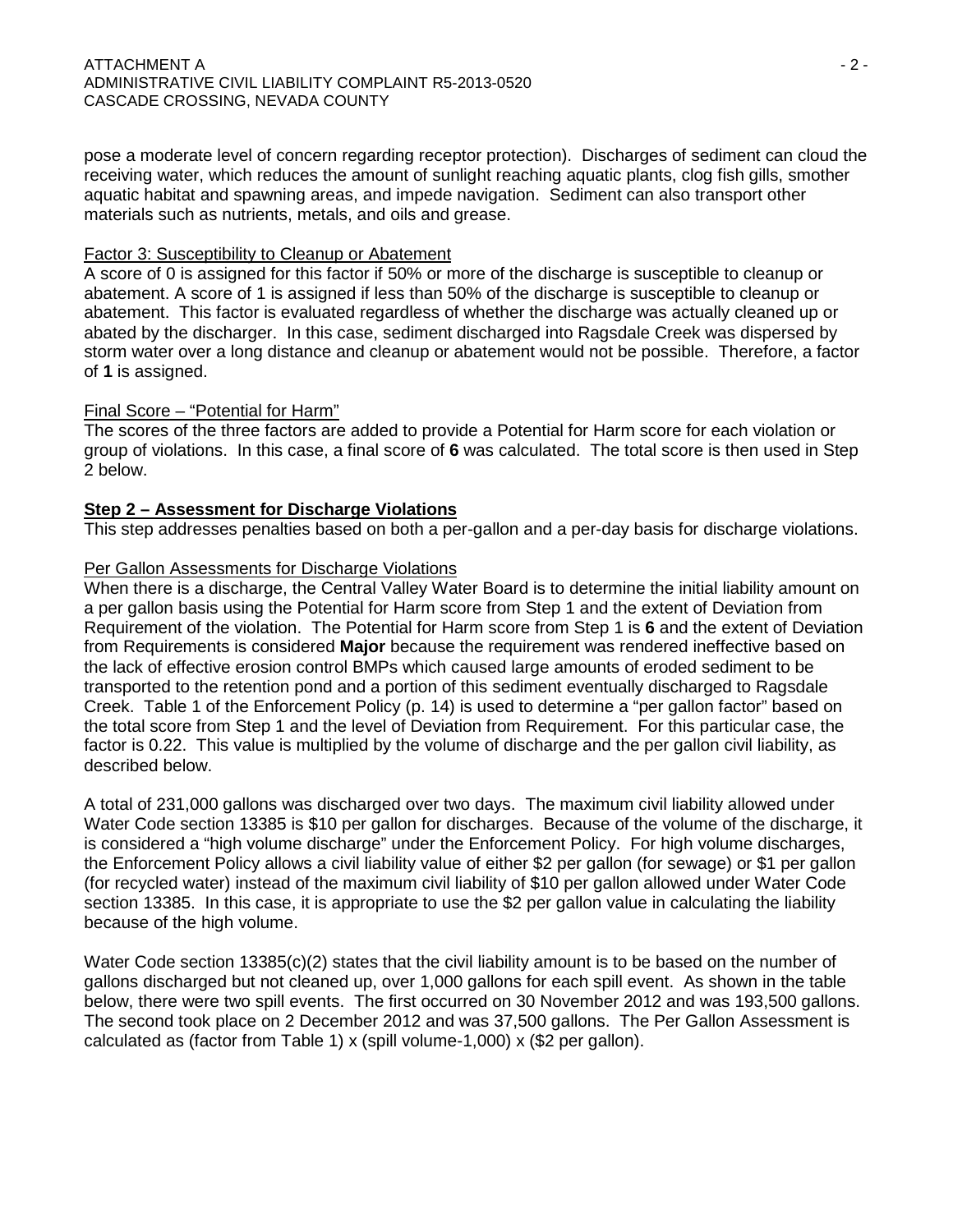# Per Day Assessments for Discharge Violations

When there is a discharge, the Central Valley Water Board is to determine the initial liability amount on a per day basis using the same Potential for Harm score from Step 1 and the same Extent of Deviation from Requirements used in the per-gallon analysis. The Potential for Harm score from Step 1 is **6** and the Extent of Deviation from Requirements is considered to be **Major**. Therefore the "per day" factor is **0.22** (as determined from Table 2 in the Enforcement Policy). The Per Day Assessment is calculated as (factor from Table 2) x (number of days) x \$10,000 per day.

# **Violation #1 – Initial Liability Amount**

The initial liability amount for the discharge violations are as follows:

Per Gallon Liability:

- 1. 30 November 2012: \$2 x (193,500-1,000) x 0.22 = \$84,700
- 2. 2 December 2012: \$2 x (37,500-1,000) x 0.22 = \$16,060

Per Day Liability:

- 3. 30 November 2012: \$10,000 x 0.22 x 1 day = \$2,200
- 4. 2 December 2012: \$10,000 x 0.22 x 1 day = \$2,200

Total Initial Liability = **\$105,160**

# **Step 3 – Per Day Assessment for Non-Discharge Violations**

In this case, this factor does not apply because Violation #1 is related to a discharge and the liability was determined in Step 2.

## **Step 4 – Adjustment Factors**

There are three additional factors to be considered for modification of the amount of initial liability: the violator's culpability, efforts to cleanup or cooperate with regulatory authority, and the violator's compliance history.

## **Culpability**

Higher liabilities should result from intentional or negligent violations as opposed to accidental violations. A multiplier between 0.5 and 1.5 is to be used, with a higher multiplier for negligent behavior. The Discharger was given a multiplier value of **1.1** because of the Discharger's failure to implement appropriate BMPs prior to a forecasted multi-day storm event. This failure to implement BMPs led to the discharges of turbid water which could have been avoided had appropriate BMPs been in place prior to the forecasted storm event. The Discharger did not anticipate what a reasonable person would have and did not implement appropriate measures to avoid the violations.

## Cleanup and Cooperation

This factor reflects the extent to which a discharger voluntarily cooperated in returning to compliance and correcting environmental damage. A multiplier between 0.75 and 1.5 is to be used, with a higher multiplier when there is a lack of cooperation. The Discharger was given a multiplier value of **0.75** because of the cooperation exhibited by the Discharger to return into compliance. Immediately upon recognizing that the pond was overflowing, the Discharger worked over the weekend and took actions to minimize the potential for harm by partially treating the water in the retention ponds using a filtration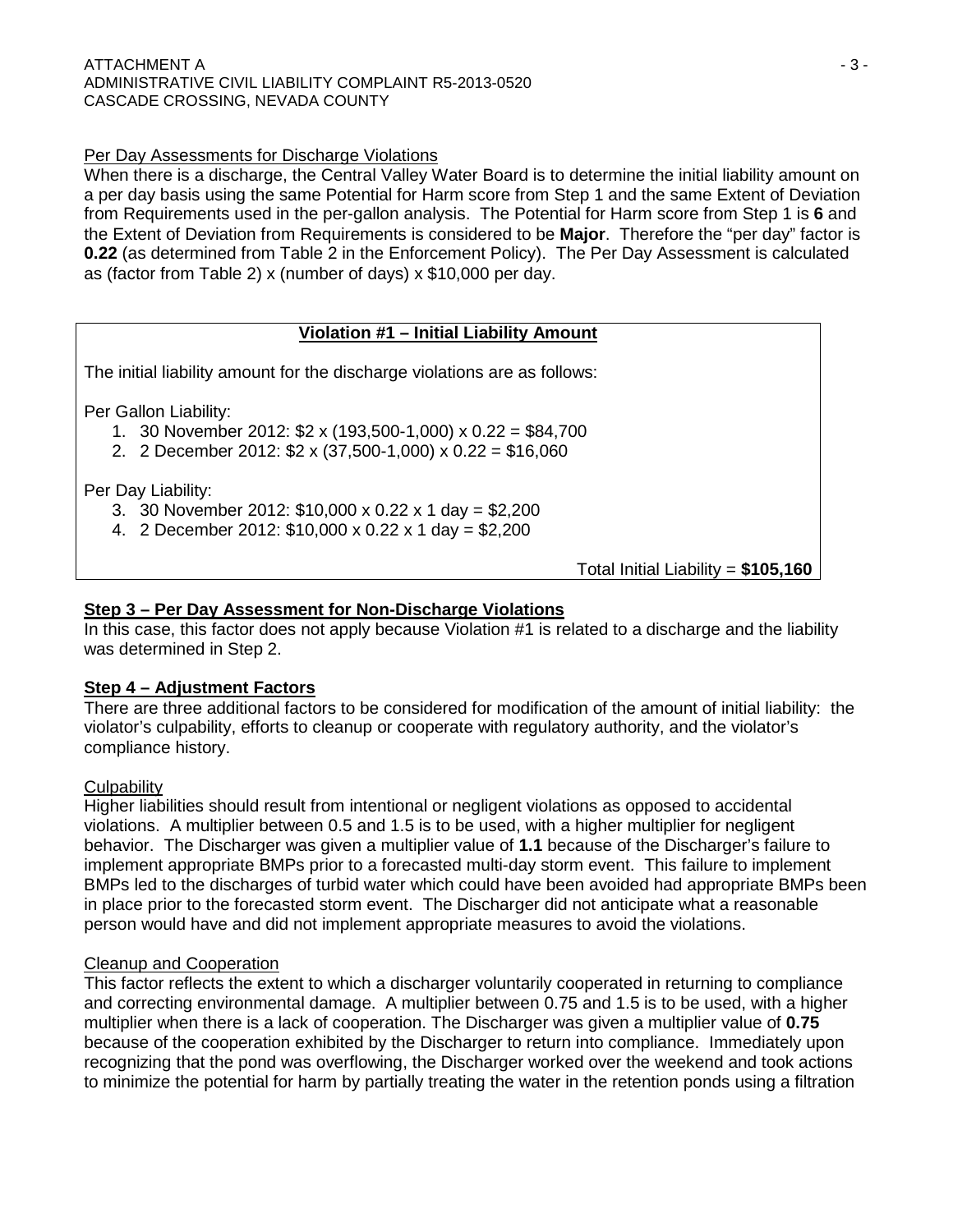bag, and then operating the filtration bag for 24-hours per day for four days until an active treatment system was installed and operational.

#### History of Violations

This factor is to be used when there is a history of repeat violations. A minimum multiplier of 1.1 is to be used, and is to be increased as necessary. In this case, a multiplier of **1** was used because there have been no previous discharge violations other than the alleged violations currently at issue in this Complaint.

## **Step 5 - Determination of Total Base Liability Amount**

The Total Base Liability is determined by applying the adjustment factors from Step 4 to the Total Initial Liability Amount determined in Step 2.

## **Violation #1 – Total Base Liability Amount**

Initial Liability x Culpability Multiplier x Cleanup and Cooperation Multiplier x History of Violations Multiplier = Total Base Liability

 $$105,160 \times 1.1 \times 0.75 \times 1 = $86,757$ 

Total Base Liability = **\$86,757**

## **Violation #2: Failure to Implement Appropriate BMPs Prior to Installation of the Active Treatment System**

The General Permit requires Risk Level 2 dischargers to implement appropriate erosion and sediment control BMPs. The Cascade Crossing site is Risk Level 2.

Board staff considered the Discharger to be in violation of the erosion control BMP requirements only on the days when rain occurred at the site because the General Permit distinguishes between active and inactive construction areas. Active construction areas are defined in the General Permit as: "areas undergoing land surface disturbance. This includes construction activity during the preliminary stage, mass grading stage, streets and utilities stage and the vertical construction stage." Active areas must have appropriate erosion and sediment controls installed prior to rainfall but not between rain events. The General Permit defines inactive areas of construction as "areas of construction activity that have been disturbed and are not scheduled to be re-disturbed for at least 14 days." Inactive areas must have effective soil cover during the entire period of inactivity, regardless of rainfall.

For the Cascade Crossing site, Board staff understands that the Discharger was conducting mass grading and utility installation activities, and returned to work as soon as possible following the rain events. Therefore, staff considered the requirements for installation of erosion control BMPs at active construction areas, rather than inactive areas, when determining the violations in this case.

During the 28 November 2012 through 5 December 2012 storm event, inadequate erosion control BMPs caused sediment to be mobilized into the retention basins. Violation #2 is for the period of 28 November 2012 through 3 December 2012, the period during the storm event prior to the installation of the Active Treatment System which occurred on 4 December 2012, when the Discharger failed to have inadequate erosion and sediment control BMPs installed at the site.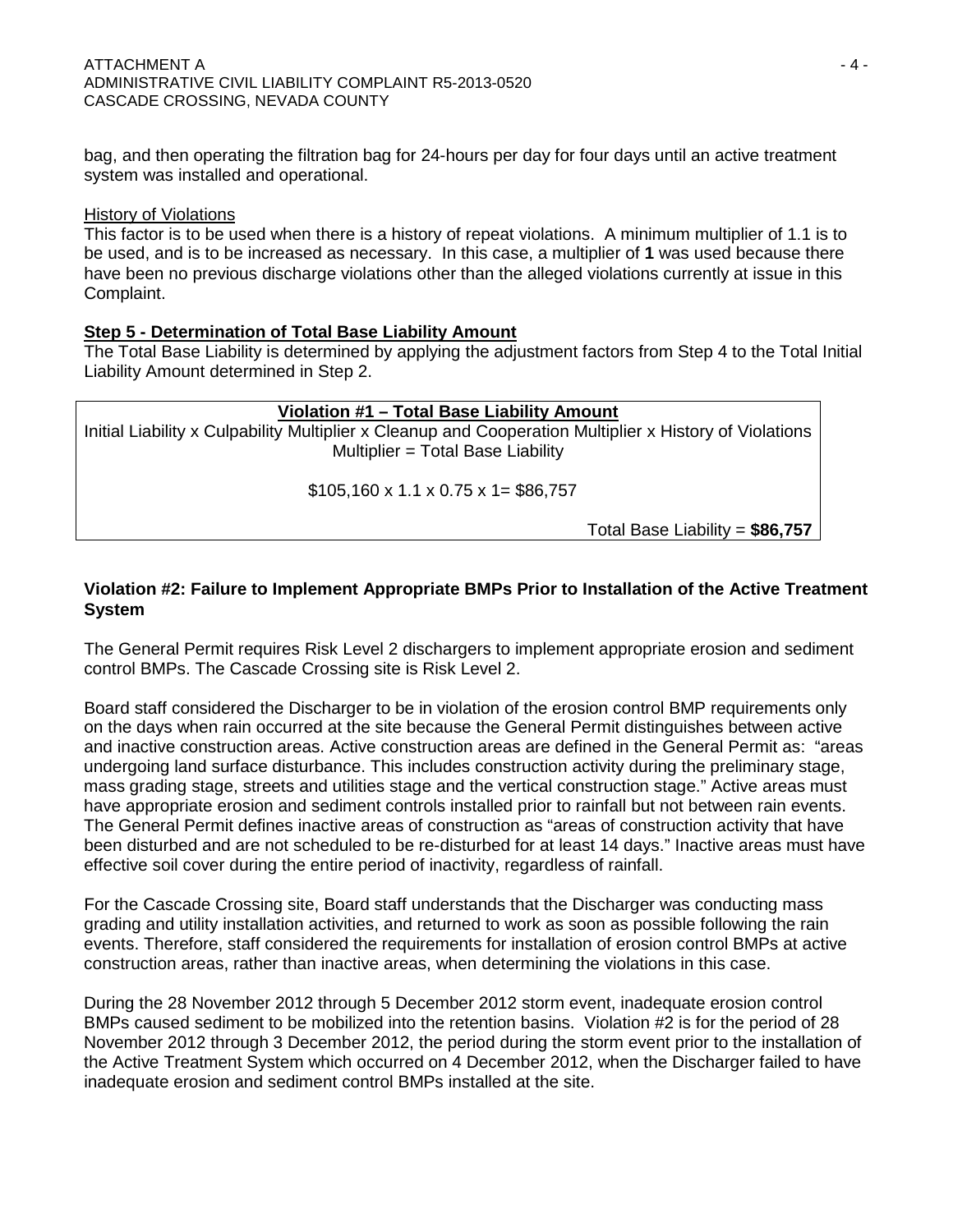# **Step 1 – Potential for Harm for Discharge Violations**

This step is not applicable because the violation is a not a discharge violation.

### **Step 2 – Assessment for Discharge Violations**

This step is not applicable because the violation is a not a discharge violation.

#### **Step 3 – Per Day Assessment for Non-Discharge Violations**

The "per day" factor is calculated for each non-discharge violation or group of violations considering the 1) potential for harm and 2) the extent of the deviation from the applicable requirements.

Potential for Harm: The characteristics of the violation present either a minor, moderate, or major potential for harm or threat to beneficial uses. In this case, a lack of appropriate BMPs has the potential to impact beneficial uses. During the 28 November through 3 December 2012 period prior to installation of the active treatment system, the Discharger partially mitigated the potential for harm by pumping stormwater through a filter bag. The filter bag treatment lowered the tubidity of the stormwater from > 1000 NTU to between 125 NTU and 249 NTU, reducing the potential for harm. The portion of the stormwater that was not captured or partially treated represents a small portion of the total discharge and had the potential to impact beneficial uses. Therefore, the potential for harm to beneficial uses is determined to be **Moderate**, which is defined as "The characteristics of the violation present a substantial threat to beneficial uses and/or the circumstances of the violation indicate a substantial potential for harm. Most incidents would be considered to present a moderate potential for harm."

Deviation from Requirement: The violation represents either a minor, moderate, or major deviation from the applicable requirements. The implementation of the filtration bags partially mitigated the potential for harm and brought the Discharger closer to the intent of the Order requirements. Due to the size of the forecast storm event, failure to implement adequate erosion controls, and implementation of the filtration bag, the deviation from applicable requirements is determined to be **Moderate**, which is defined as "The intended effectiveness of the requirement has been partially compromised (e.g., the requirement was not met, and the effectiveness of the requirement is only partially achieved."

Using Table 3 in the Enforcement Policy, the Per Day Factor of **0.35** is assigned. This value is to be multiplied by the days of violation and the maximum per day penalty, as shown below.

## **Violation #2 - Initial Liability Amount**

The initial liability amounts for the violations calculated on a per-day basis, are as follows:

28 November 2012 through 3 December 2012 = 6 days x \$10,000 X 0.35 = \$21,000

Total Initial Liability = **\$21,000**

## **Step 4 – Adjustment Factors**

There are three additional factors to be considered for modification of the amount of initial liability: the violator's culpability, efforts to cleanup or cooperate with regulatory authority, and the violator's compliance history.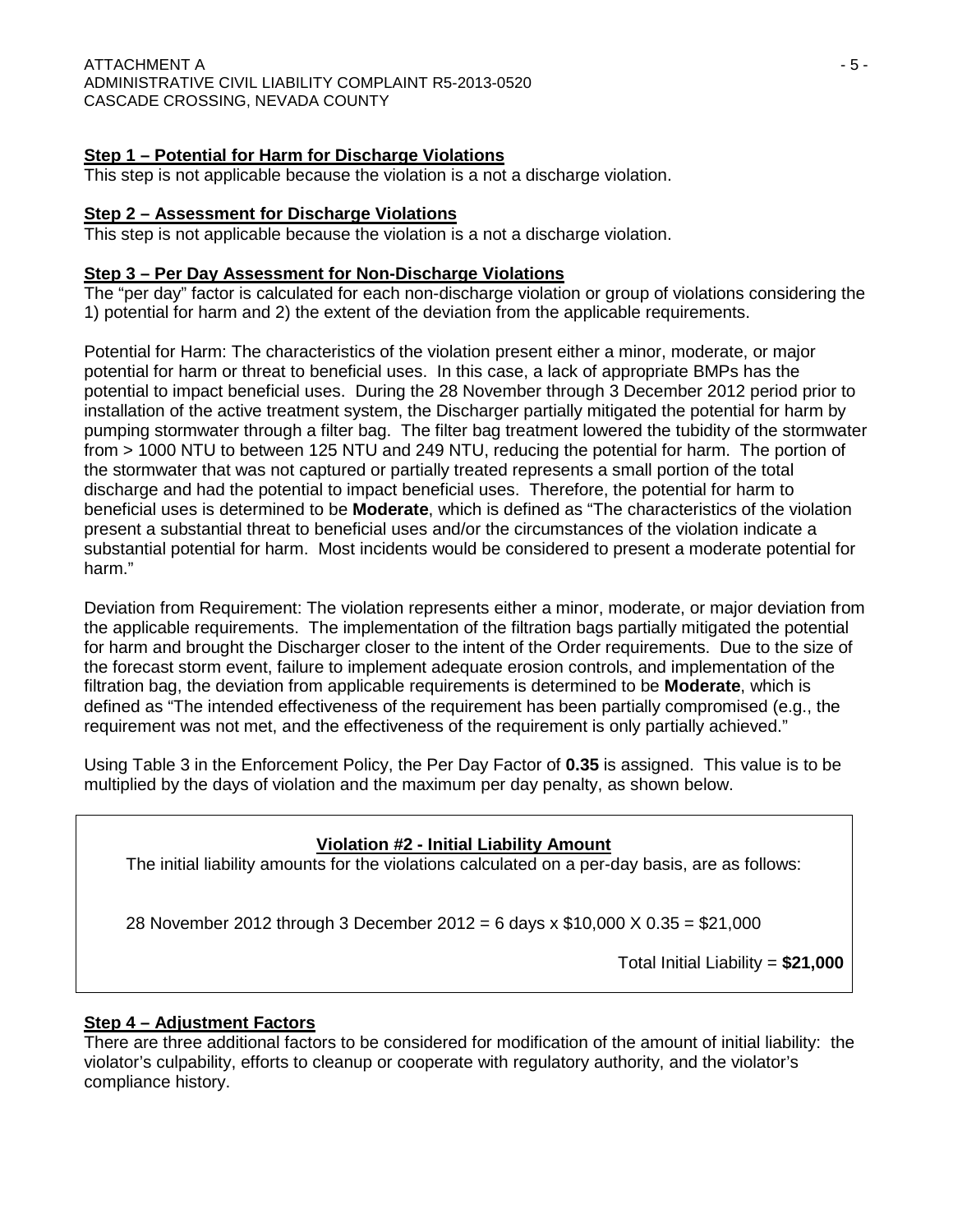### **Culpability**

Higher liabilities should result from intentional or negligent violations as opposed to accidental violations. A multiplier between 0.5 and 1.5 is to be used, with a higher multiplier for negligent behavior. The Discharger was given a multiplier value of **1.1** because of the Discharger's failure to implement appropriate BMPs prior to a forecasted multi-day storm event. This failure to implement BMPs led to the discharges of turbid water which could have been avoided had appropriate BMPs been in place prior to the forecasted storm event. The Discharger did not anticipate what a reasonable person would have and did not implement appropriate measures to avoid the violations.

#### Cleanup and Cooperation

This factor reflects the extent to which a discharger voluntarily cooperated in returning to compliance and correcting environmental damage. A multiplier between 0.75 and 1.5 is to be used, with a higher multiplier when there is a lack of cooperation. The Discharger was given a multiplier value of **0.75** because of the cooperation exhibited by the Discharger to return into compliance. Immediately upon recognizing that the pond was overflowing, the Discharger worked over the weekend and took actions to minimize the potential for harm by partially treating the water in the retention ponds using a filtration bag, and then operating the filtration bag for 24-hours per day for four days until an active treatment system was installed and operational.

#### History of Violations

The same History of Violations factor as Violation #1 of **1.0** was used.

#### **Step 5 - Determination of Total Base Liability Amount**

The Total Base Liability is determined by applying the adjustment factors from Step 4 to the Total Initial Liability Amount determined in Step 3.

#### **Violation #2 - Total Base Liability Amount**

Total Initial Liability x Culpability Multiplier x Cleanup and Cooperation Multiplier x History of Violations Multiplier = Total Base Liability

 $$21,000 \times 1.1 \times 0.75 \times 1.0 = 17,325$ 

Total Base Liability = **\$17,325**

#### **Violation #3: Failure to Implement Appropriate BMPs Following Installation of the Active Treatment System until the end of the Storm Event**

The General Order requires Risk Level 2 dischargers to implement appropriate erosion and sediment control BMPs. During the 28 November 2012 through 5 December 2012 storm event, inadequate erosion control BMPs caused sediment to be mobilized into the retention basins.

Violation 3 is for the period of 4 December 2012 through 5 December 2012, the period during the storm event after installation of the Active Treatment System, when the Discharger failed to have appropriate erosion control BMPs installed. Again, Board staff considered the requirements for installation of erosion control BMPs at active construction areas in determining these violations.

## **Step 1 – Potential for Harm for Discharge Violations**

This step is not applicable because the violation is a not a discharge violation.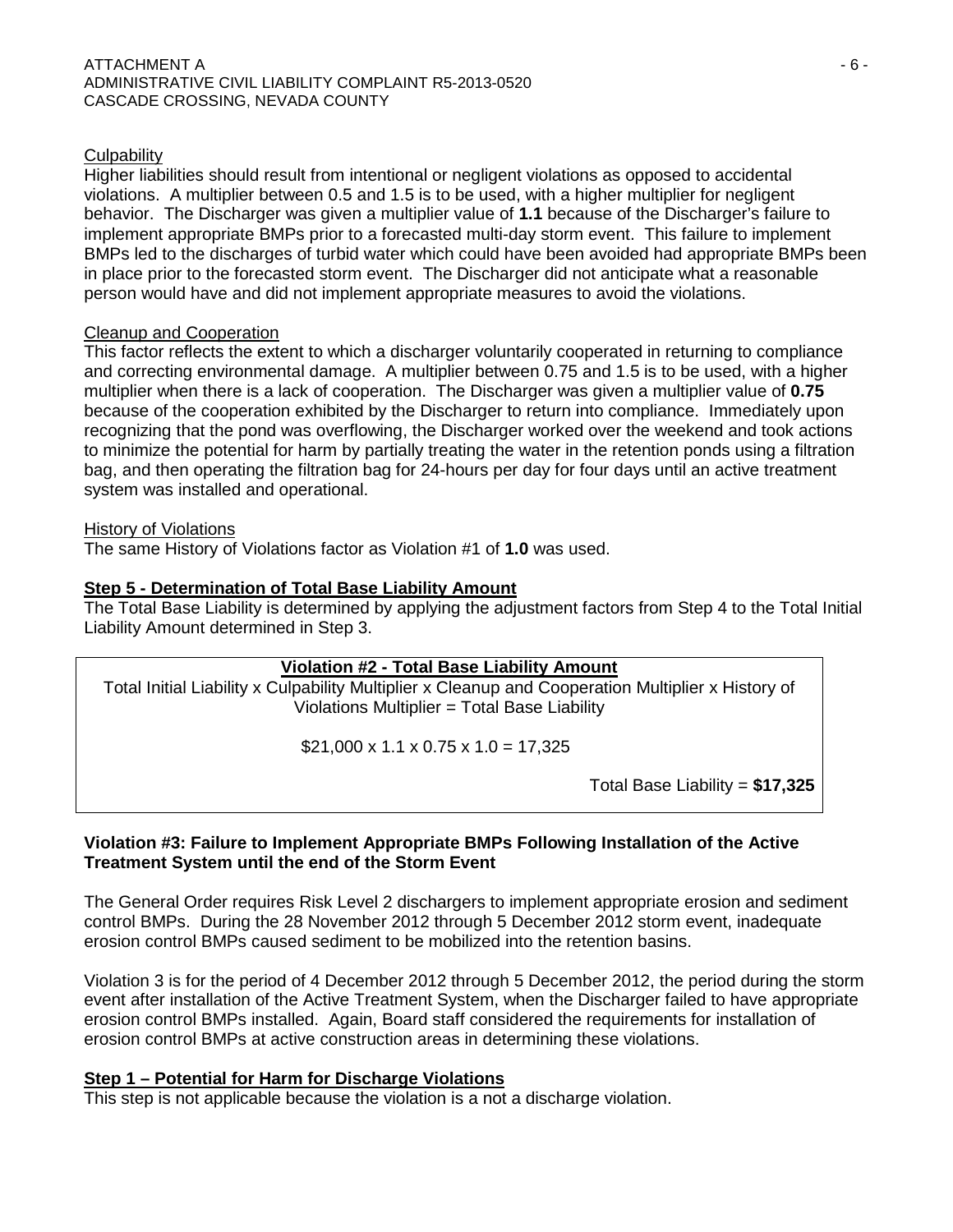# **Step 2 – Assessment for Discharge Violations**

This step is not applicable because the violation is a not a discharge violation.

### **Step 3 – Per Day Assessment for Non-Discharge Violations**

The "per day" factor is calculated for each non-discharge violation or group of violations considering the 1) potential for harm and 2) the extent of the deviation from the applicable requirements.

Potential for Harm: The characteristics of the violation present either a minor, moderate, or major potential for harm or threat to beneficial uses. In this case, the lack of appropriate BMPs has the potential to impact beneficial uses. Following installation of the Active Treatment System on 4 December 2012, the Discharger substantially mitigated the potential for harm during the 4 December 2012 through 5 December 2012 period by operating the Active Treatment System. However, operating the Active Treatment System does not negate the requirement to implement appropriate BMPs. Therefore, the potential for harm to beneficial uses for failing to have appropriate BMPs in place after installation of the Active Treatment System is determined to be **Minor**.

Deviation from Requirement: The violation represents either a minor, moderate, or major deviation from the applicable requirements. Operation of the Active Treatment System partially mitigated the lack of appropriate erosion control BMPs; therefore, the deviation from applicable requirements to install an effective combination of erosion and sediment control BMPs is determined to be **Minor**.

Using Table 3 in the Enforcement Policy, the Per Day Factor of **0.15** is assigned. This value is to be multiplied by the days of violation and the maximum per day penalty, as shown below.

## **Violation #3 - Initial Liability Amount**

The initial liability amounts for the violations calculated on a per-day basis, are as follows:

4 December 2012 through 5 December 2012 = 2 days x 10,000 X 0.15 = \$3,000

Total Initial Liability = **\$3,000**

## **Step 4 – Adjustment Factors**

There are three additional factors to be considered for modification of the amount of initial liability: the violator's culpability, efforts to cleanup or cooperate with regulatory authority, and the violator's compliance history.

## **Culpability**

Higher liabilities should result from intentional or negligent violations as opposed to accidental violations. A multiplier between 0.5 and 1.5 is to be used, with a higher multiplier for negligent behavior. The Discharger was given a multiplier value of **1.1** because of the Discharger's failure to implement appropriate BMPs prior to a forecasted multi-day storm event. The installation of the Active Treatment System does not negate the requirement to install BMPs prior to a storm event. The Discharger did not anticipate what a reasonable person would have and did not implement appropriate measures to avoid the violations.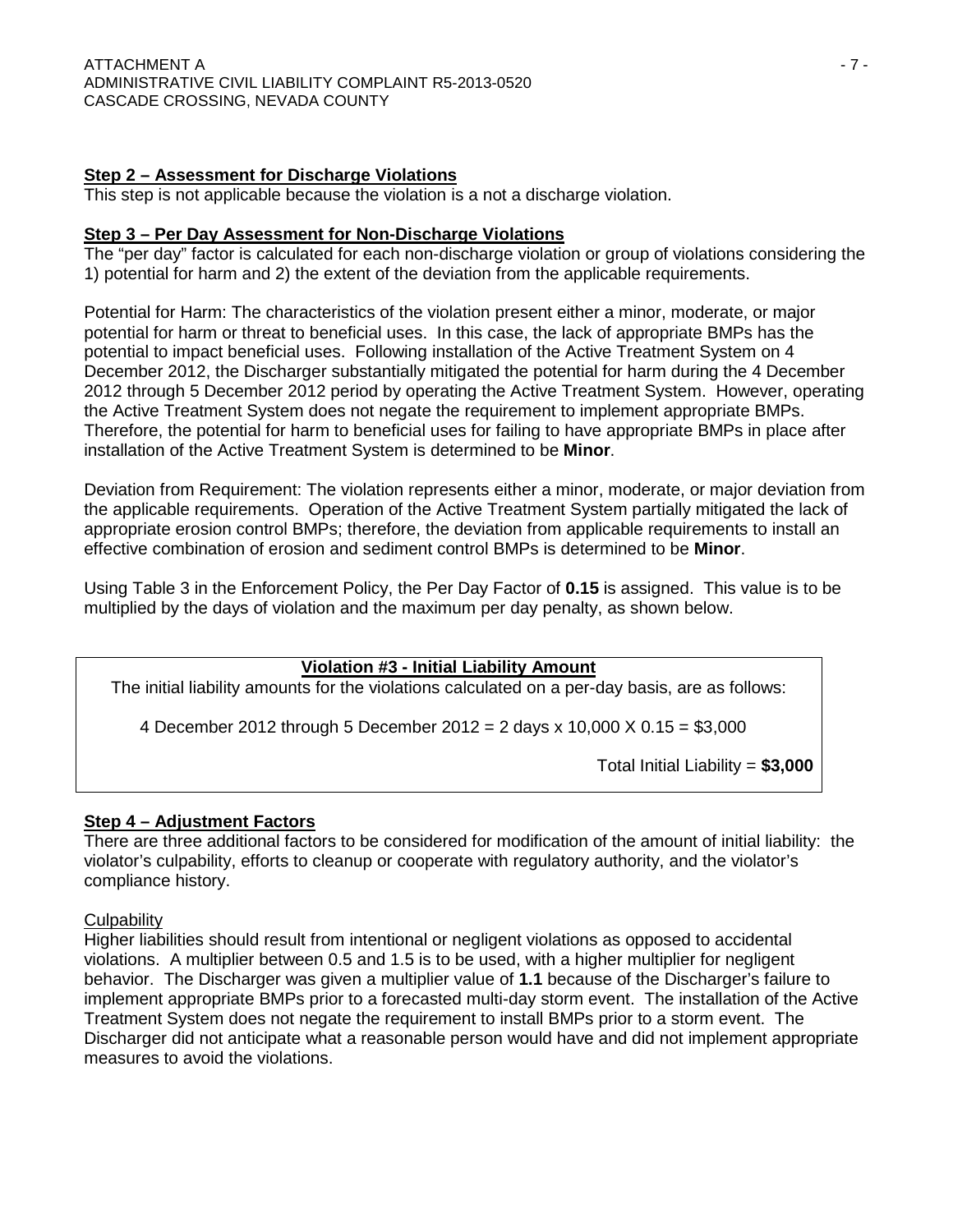### Cleanup and Cooperation

This factor reflects the extent to which a discharger voluntarily cooperated in returning to compliance and correcting environmental damage. A multiplier between 0.75 and 1.5 is to be used, with a higher multiplier when there is a lack of cooperation. The Discharger was given a multiplier value of **0.75** because of the cooperation exhibited by the Discharger to return into compliance. Immediately upon recognizing that the pond was overflowing, the Discharger worked over the weekend and took actions to minimize the potential for harm by partially treating the water in the retention ponds using a filtration bag, and then operating the filtration bag for 24-hours per day for four days until an active treatment system was installed and operational.

#### History of Violations

The same History of Violations factor as Violation #1 of **1.0** was used.

## **Step 5 - Determination of Total Base Liability Amount**

The Total Base Liability is determined by applying the adjustment factors from Step 4 to the Total Initial Liability Amount determined in Step 3.

## **Violation #3 - Total Base Liability Amount**

Total Initial Liability x Culpability Multiplier x Cleanup and Cooperation Multiplier x History of Violations Multiplier = Total Base Liability

 $$3,000 \times 1.1 \times 0.75 \times 1.0 = $2,475$ 

Total Base Liability = **\$2,475**

# **COMBINED TOTAL BASE LIABILITY AND FACTORS APPLIED TO ALL VIOLATIONS**

The combined Total Base Liability Amount for the three violations is **\$106,557** (\$86,757 + \$17,325 + \$2,475).

The following factors apply to the combined Total Base Liability Amounts for all of the violations discussed above.

## **STEP 6 – Ability to Pay and Continue in Business**

The ability to pay and to continue in business factor must be considered when assessing administrative civil liabilities. HBT at Saddle Creek LLC is the property owner and developer for the Cascade Crossing housing development. When completed, this community will have 84 single-family homes ranging between 2,000 and 2,800 square feet. HBT at Saddle Creek LLC is one of many property developers in the Homes By Towne brand of Zilber Ltd. that specializes in residential real estate development in California, Arizona, Texas, and Wisconsin. Given this information, the discharger has the ability to pay the combined Total Base Liability Amount.

## **STEP 7 – Other Factors as Justice May Require**

The costs of investigation and enforcement are "other factors as justice may require", and should be added to the liability amount. The Central Valley Water Board has incurred \$18,000 in staff costs associated with the investigation and enforcement of the violations alleged herein. This represents approximately 120 hours of staff time devoted to investigating and drafting the complaint at \$150 an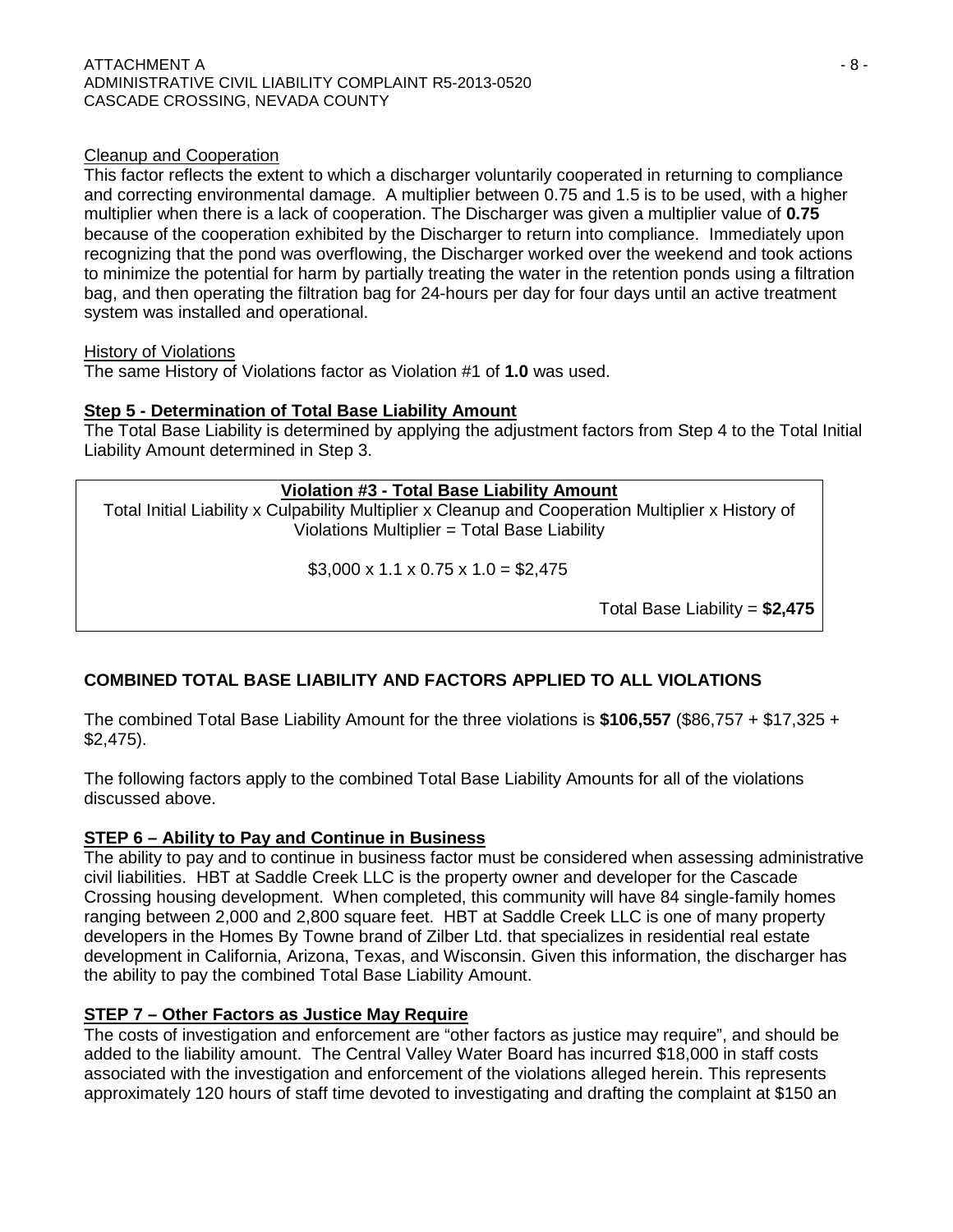hour. In accordance with the Enforcement Policy, this amount is added to the Combined Total Base Liability Amount.

# **STEP 8 – Economic Benefit**

Pursuant to CWC section 13385(e), civil liability, at a minimum, must be assessed at a level that recovers the economic benefits, if any, derived from the acts that constitute the violation. The violations of the General Permit were due to failure to implement appropriate erosion and sediment control BMPs as listed in the site specific SWPPP. The California Stormwater Quality Association (CASQA) estimates installation and maintenance of straw mulch at \$1,823 to \$4,802 (July 2007 data), and this is generally dependent on the slope and soil type. The economic benefit received by the Discharger by not fully installing erosion control BMPs is estimated by Board staff to be \$3,000 per acre. In addition, the roadways had been graded and were concentrating flows, necessitating additional BMP protection, estimated by Board staff to be \$1,000 per acre. The total economic benefit received by the Discharger for not installing and maintaining appropriate erosion and sediment control BMPs is estimated by Board staff to be \$4,000 per acre, based on the slope and soil type of disturbed areas. Based on information submitted by the Discharger as part of the Notice of Violation response, Board staff calculated that approximately 15 acres of disturbed area was not adequately protected with BMPs. Therefore, the cost to stabilize this construction site is estimated to be \$60,000. The economic benefit is the savings incurred by the Discharger in not spending \$60,000 prior to the 28 November 2012 storm event. However, the site was stabilized by 14 December 2012. Therefore, the economic benefit can be calculated as the interest saved by not spending \$60,000 for a period of 17 days. Water Board Senior Economist staff used the US EPA's BEN model to determine the economic benefit, as required by the Enforcement Policy. The estimated value is \$61.

The Enforcement Policy states (p. 21) that the total liability shall be at least 10% higher than the economic benefit, "so that liabilities are not construed as the cost of doing business and the assessed liability provides a meaningful deterrent to future violations." The economic benefit plus \$10% is \$69.

# **STEP 9 – Maximum and Minimum Liability Amounts**

- a) Minimum Liability Amount: Economic Benefit plus10%: **\$69** Discussion: The Enforcement Policy requires that the minimum liability amount imposed not be below the economic benefit plus ten percent. As discussed above, the Central Valley Water Board Prosecution Team's estimate of the Discharger's economic benefit obtained from the violations cited in this Complaint is \$61. Therefore, the minimum liability amount pursuant to the Enforcement Policy is \$69.
- b) Total Maximum Liability Amount: **\$2,390,000**
	- i. Maximum per gallon liability amount for Violation #1, 30 November 2012: (193,500 1,000) gallons x \$10/gallon = \$1,925,000
	- ii. Maximum per gallon liability amount for Violation #1, 2 December 2012: (37,500 1,000) qallons  $x \text{ } $10$ /gallon = \$365,000
	- iii. Maximum per day liability amount for Violation  $\#1$ : (2 days x \$10,000/day) = \$20,000
	- iv. Maximum per day liability amount for Violation  $\#2$ : (6 days x \$10,000/day) = \$60,000
	- v. Maximum per day liability amount for Violation #3: (2 days  $x$  \$10,000/day) = \$20,000

Discussion: The maximum administrative liability amount is the maximum amount allowed by CWC section 13385. Without the benefit of the alternative approach for calculating liability for